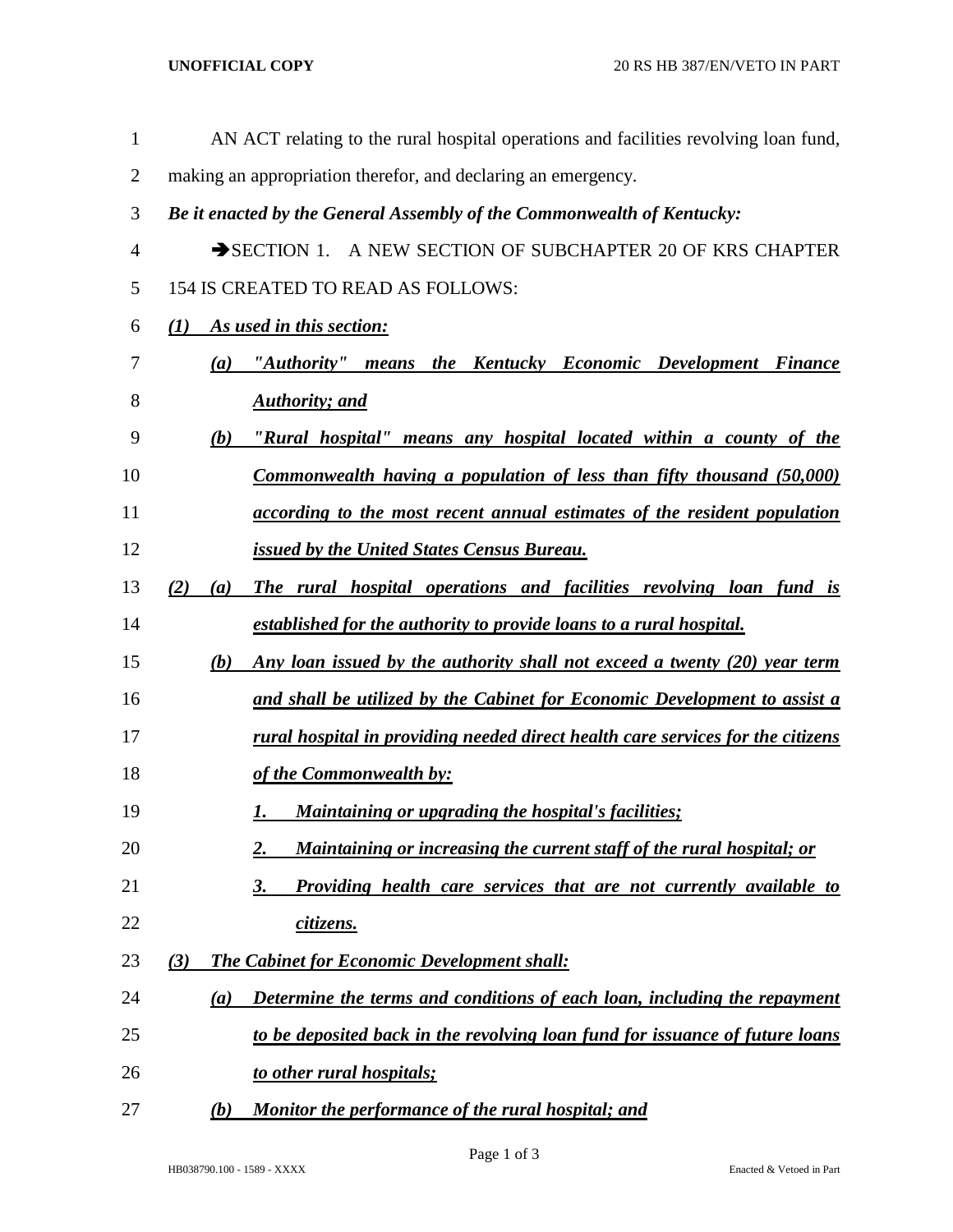| 1  | By October 1, 2020, and by each October 1 thereafter, report to the Interim<br>(c)                  |
|----|-----------------------------------------------------------------------------------------------------|
| 2  | Joint Committee on Appropriations and Revenue information about each                                |
| 3  | outstanding loan issued, including:                                                                 |
| 4  | The name and location of the rural hospital;                                                        |
| 5  | The amount of principal originally loaned;<br>2.                                                    |
| 6  | The terms of the loan and whether the rural hospital is currently<br>3.                             |
| 7  | <i>meeting those terms; and</i>                                                                     |
| 8  | How the rural hospital used the loan related to facilities, staff, or<br>4.                         |
| 9  | <i>additional services.</i>                                                                         |
| 10 | <b>The fund created in subsection (2) of this section shall be a trust and agency</b><br>(4)<br>(a) |
| 11 | <i>account.</i>                                                                                     |
| 12 | The Cabinet for Economic Development shall administer the fund.<br>(b)                              |
| 13 | The fund shall consist of appropriations, contributions, donations, gifts, or<br>(c)                |
| 14 | federal funds.                                                                                      |
| 15 | Notwithstanding KRS 45.229, any moneys remaining in the fund at the<br>(d)                          |
| 16 | close of the fiscal year shall not lapse but shall be carried forward into the                      |
| 17 | succeeding fiscal year.                                                                             |
| 18 | Any interest earnings of the fund shall become a part of the fund and shall<br>(e)                  |
| 19 | not lapse.                                                                                          |
| 20 | Moneys deposited in the fund are hereby appropriated for the sole purpose<br>(f)                    |
| 21 | of providing loans to rural hospitals.                                                              |
| 22 | Notwithstanding 2020 Regular Session HB 352/EN, Part III, 2.,<br>$\blacktriangleright$ Section 2.   |
| 23 | unbudgeted Restricted Funds may be allotted and expended <del> for the purchase of personal</del>   |
| 24 | protection equipment for use in evaluating and treating COVID-19 patients during a                  |
| 25 | declared state of emergency and these purchases may be deemed a necessary government                |
| 26 | expense].                                                                                           |
| 27 | Section 3. Whereas rural hospitals provide medical services that are essential to                   |